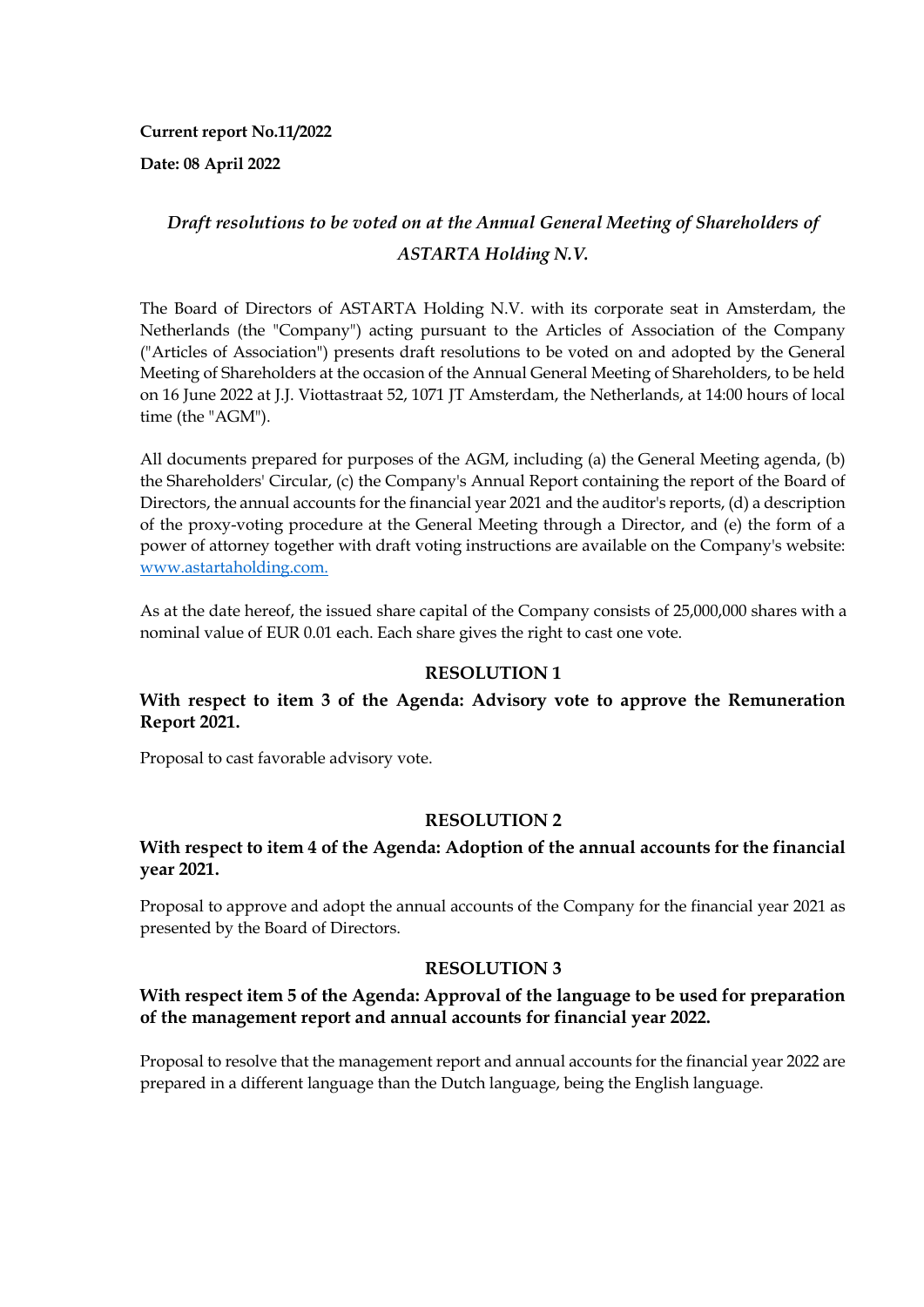#### **RESOLUTION 4**

### **With respect item 6 of the Agenda: Granting of discharge to the Directors for their tasks during the financial year 2021.**

- (a) The proposal to grant discharge to Mr. Ivanchyk, for all acts of management performed for and on behalf of the Company during the financial year 2021.
- (b) The proposal to grant discharge to Mr. Gladky, for all acts of management performed for and on behalf of the Company during the financial year 2021.
- (c) The proposal to grant discharge to Mr. Van Campen, for all acts of management performed for and on behalf of the Company during the financial year 2021.
- (d) The proposal to grant discharge to Mr. Dahl, for all acts of supervision performed for and on behalf of the Company during the financial year 2021.
- (e) The proposal to grant discharge to Mr. Mettetal, for all acts of supervision performed for and on behalf of the Company during the financial year 2021.
- (f) The proposal to grant discharge to Mr. Arslan, for all acts of supervision performed for and on behalf of the Company during the financial year 2021.

### **RESOLUTION 5**

## **With respect item 7 of the Agenda: Granting full and final discharge to Marc M.L.J. van Campen for his services as director of the Company.**

Proposal to grant full and final discharge to Marc M.L.J. van Campen for his services as director of the Company.

### **RESOLUTION 6**

### **With respect item 8 of the Agenda: Appointment of a person that will be temporarily charged with the management of the Company when all Directors are absent or unable to act ("***ontstentenis of belet").*

Proposal to appoint Mr. Valerii Sokolenko (Executive Director of LLC Firm "Astarta-Kyiv") as the person that will be temporarily charged with the management of the Company in the event that all Directors are absent or unable to act.

#### **RESOLUTION 7**

### **With respect to item 9 of the Agenda: Appointment of the Company's external auditor for the financial year 2022.**

Proposal to entrust the Board of Directors to enter into negotiations with Ernst&Young, KPMG, Deloitte & Touche, Pricewaterhousecoopers, Grant Thornton, BDO and Baker Tilly and depending on the results of negotiations with these firms, to enter into an engagement with one of these accounting firms for rendering audit services for the financial year 2022.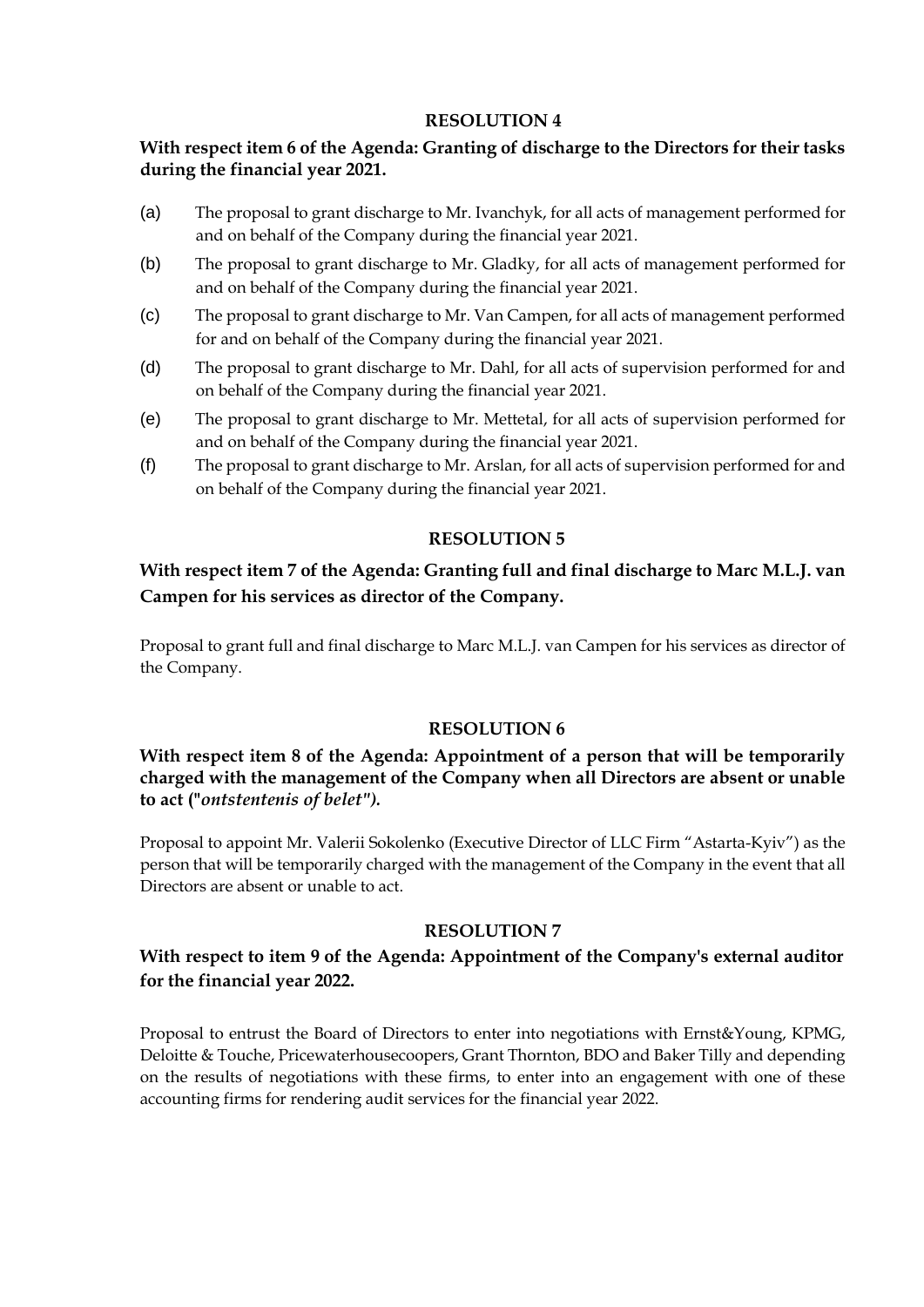#### **RESOLUTION 8**

**With respect to item 10 of the Agenda: Reappointment of (i) Executive Director A, CEO, member of the Board of Directors, (ii) Executive Director A, CFO, member of the Board of Directors, (iii) Executive Director B, Chief Compliance Officer, member of the Board of Directors, who will resign and be replaced by Savvas Perikleous as of the effective time of the Conversion and (iv) Non-Executive Director C, Chairman of the Board of Directors.**

Proposal to reappoint Mr. Viktor Ivanchyk as Executive Director A of the Company. Proposal to reappoint Mr. Viktor Gladky as Executive Director A of the Company. Proposal to reappoint Mr. Marc Van Campen as Executive Director B of the Company (who will resign and be replaced by Savvas Perikleous as of the effective time of the Conversion). Proposal to reappoint Mr. Gilles Mettetal as Non-Executive Director C of the Company.

#### **RESOLUTION 9**

**With respect to item 11 of the Agenda: Adoption of amendments to Annex 6.2. (Resignation schedule for members of the Board of Directors of the Company) of the rules of the Board of Directors.**

Proposal to adopt amendments to Annex 6.2. (Resignation schedule for members of the Board of Directors of the Company) of the rules of the Board of Directors.

#### **RESOLUTION 10**

**With respect to item 12 of the Agenda: Approval of the Conversion Proposal and granting consent to the Conversion as a whole, including (i) the amendment and restatement of the articles of association of the Company as set forth in the conversion proposal and (ii) the election of Savvas Perikleous as a director of the Company to replace Marc M.L.J. van Campen, effective as of the time of Conversion.**

Proposal to approve the Conversion Proposal and to grant consent to the Conversion as a whole, including (i) the amendment and restatement of the articles of association of the Company as set forth in the conversion proposal and (ii) the election of Savvas Perikleous as a director of the Company to replace Marc M.L.J. van Campen, effective as of the time of Conversion.

#### **RESOLUTION 11**

**With respect to item 13 of the Agenda: Authorization of the Board of Directors to have the Company repurchase shares in its own capital and determining the terms for, and conditions of, such a repurchase.**

Proposal to authorize the Board of Directors to repurchase shares in the capital of the Company up to a maximum of 12,500,000 shares, being 50% of the currently issued and paid up share capital, for a purchase price per share of up to PLN 125.00. Proposal to authorize that the repurchase shall take place through a broker in the open market or in one or more negotiated private transactions and/or one or more self-tender offers for the purpose of meeting obligations arising from (i) debt